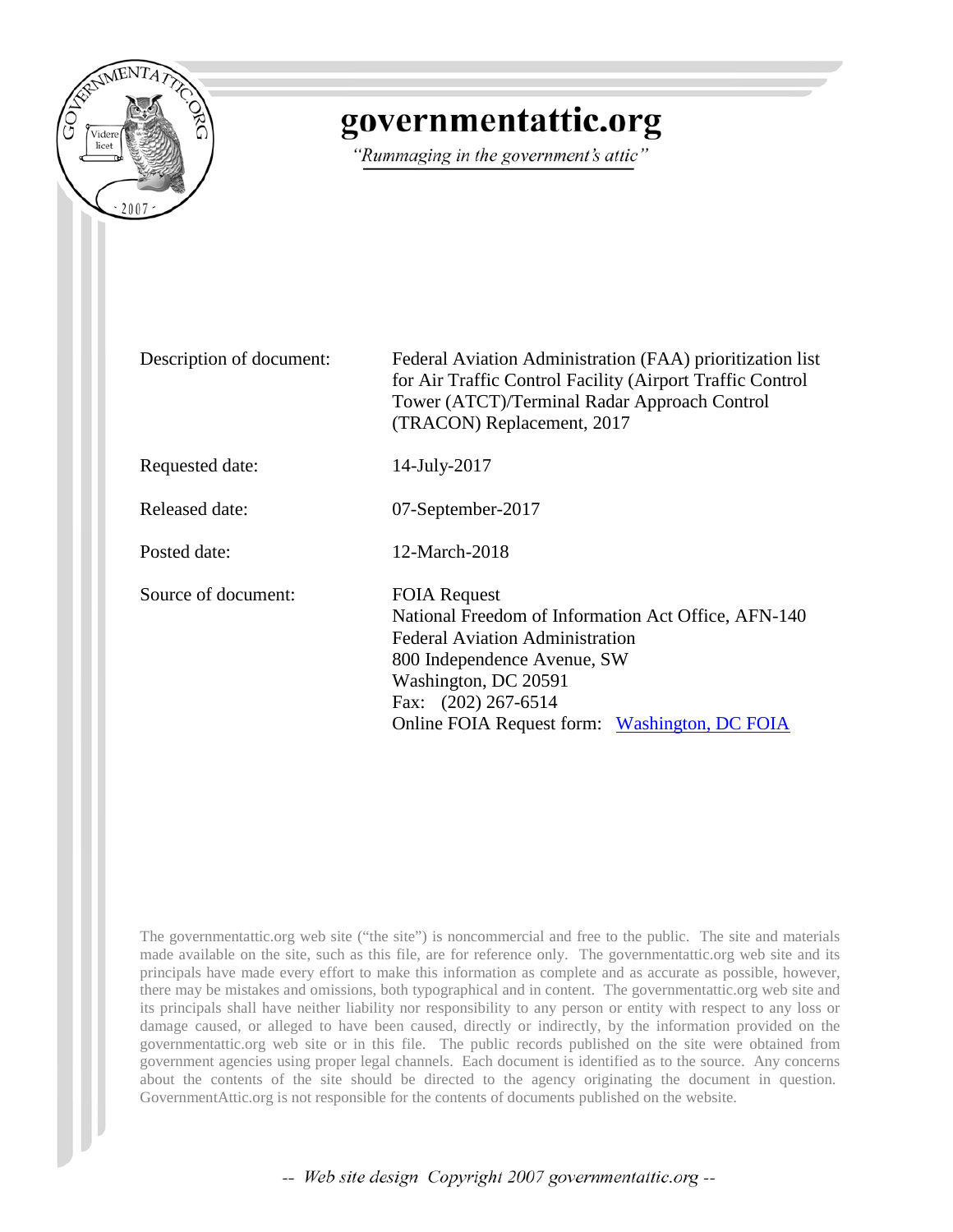

of Transportation **Federal Aviation**  Administration



Technical Operations Services 800 Independence Avenue, SW. Washington, DC 20591

This letter responds to your Freedom of Information Act (FOIA) request (2017-008588) dated July 14. Your request sought a copy of the current prioritization list for Air Traffic Control Facility Replacement, a copy of the current prioritization list for modernization/sustainment/refurbishment/replacement projects for the Federal Aviation Administration's 21 Air Route Traffic Control Centers and the two Combined Control Facilities at Saipan and Guam.

A search was performed by Air Traffic Control Services and the responsive records are enclosed.

If you owe fees for the processing of this request, an invoice containing the amount due and payment instructions will be enclosed with this letter.

Sincerely,

r - E - S IZ

William Greene, III Manager, Administrative Services Team 1

Enclosure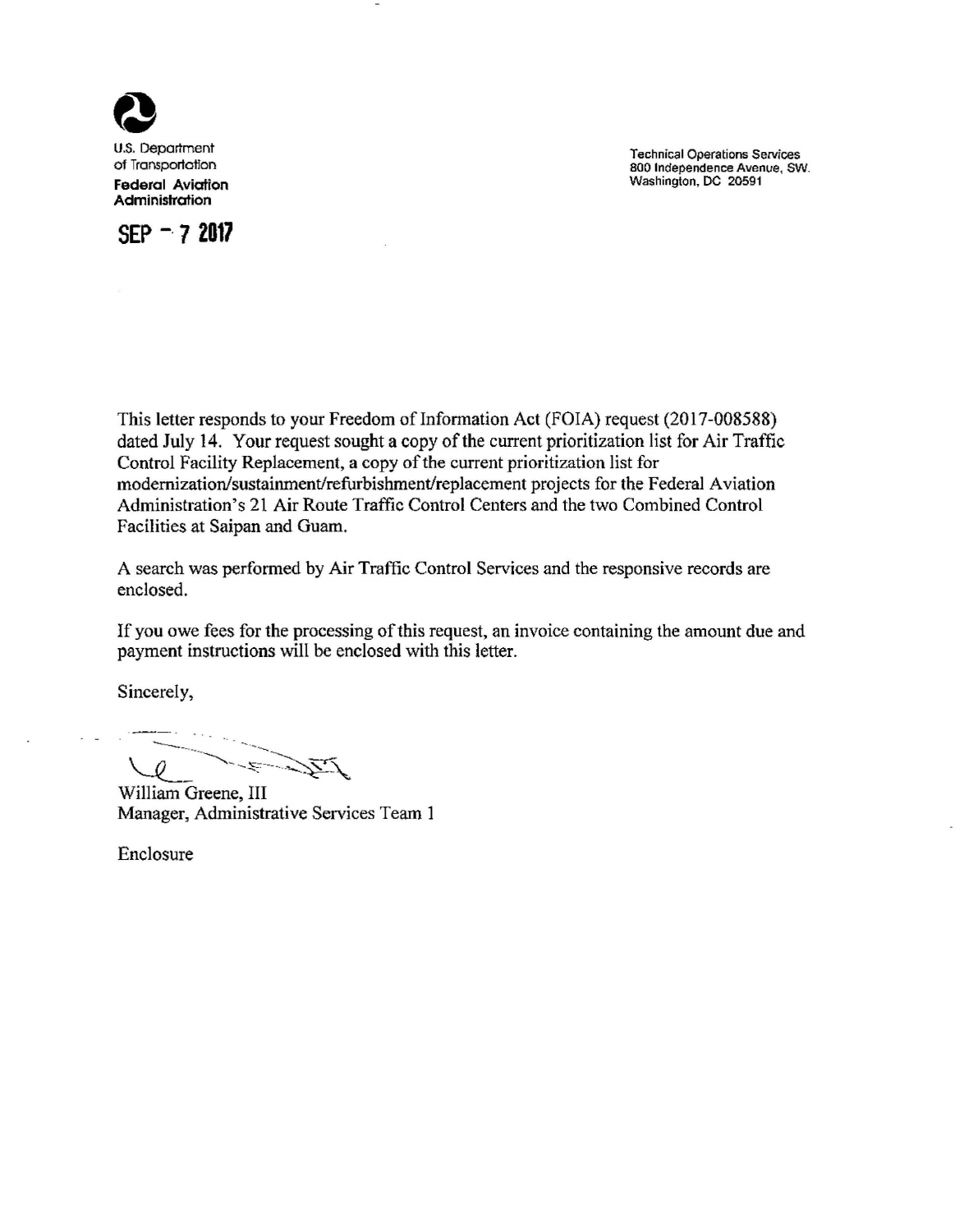**Action:** Provide the current prioritization list for Air Traffic Control Facility Replacement (i.e. ATCT/TRACON Replacement).

## **FY17 Prioritization List of Air Traffic Control Facility Replacement: Airport Traffic Control Tower (ATCT)/Terminal Radar Approach Control (TRACON)**

| <b>Location ID</b> | <b>ATCF</b>   | <b>Project Name</b>                                         |
|--------------------|---------------|-------------------------------------------------------------|
| TEB                | <b>ATCT</b>   | Land acquisition, site preparation, design and construction |
| N90                | <b>TRACON</b> | Land acquisition, site preparation, and design              |

**Action:** Provide the current prioritization list for modernization/sustainment/refurbishment/replacement of the FAA's 21 ARTCCs (Air Route Traffic Control Centers) and the two Combined Control Facilities (CCF) at Saipan and Guam

## **FY17 Prioritization List of Air Route Traffic Control Centers (ARTCC) and Combined Control Facilities (CCF)**

| #              | <b>ARTCC</b> | <b>Project Name</b>                                                                                          |
|----------------|--------------|--------------------------------------------------------------------------------------------------------------|
| $\mathbf{1}$   | <b>ZKC</b>   | Replace Control Wing roof and install portable safety railing                                                |
| $\overline{2}$ | <b>ZAN</b>   | Replace Tech Ops Wing roof                                                                                   |
| 3              | <b>ZTL</b>   | Control Wing Basement Major Mechanical System (CWBMMS) Modernization                                         |
| $\overline{4}$ | <b>ZSE</b>   | Control Wing Basement Major Mechanical System (CWBMMS) Modernization                                         |
| 5              | <b>ZLA</b>   | Control Wing Basement Major Mechanical System (CWBMMS) Modernization                                         |
| 6              | <b>ZLC</b>   | Control Wing Basement Major Mechanical System (CWBMMS) Modernization                                         |
| $\overline{7}$ | <b>ZKC</b>   | Control Wing Basement Major Mechanical System (CWBMMS) Modernization<br>Design Cost                          |
| 8              | <b>ZMP</b>   | Replace DSR roof                                                                                             |
| 9              | <b>ZNY</b>   | Replace Operations Wing roof                                                                                 |
| 10             | <b>ZID</b>   | Replace Roof over white engine generator building (remaining portion of the power<br>service building (PSB)) |
| 11             | <b>ZTL</b>   | Replace raised floor in basement south Control Wing                                                          |
| 12             | <b>ZMP</b>   | Replacement Chiller 400                                                                                      |
| 13             | <b>ZJX</b>   | Replace Chiller 300, project merged with Chiller 400                                                         |
| 14             | <b>ZSE</b>   | Replace the Siemens fire alarm control panel                                                                 |
| 15             | <b>ZAB</b>   | Restore the sprinklers to active service in the garage.                                                      |
| 16             | ZDV          | Replace MCC's 1A, 1B, 1C, 1D, 1A1, 1B1 and 1C1 in Boiler Rm                                                  |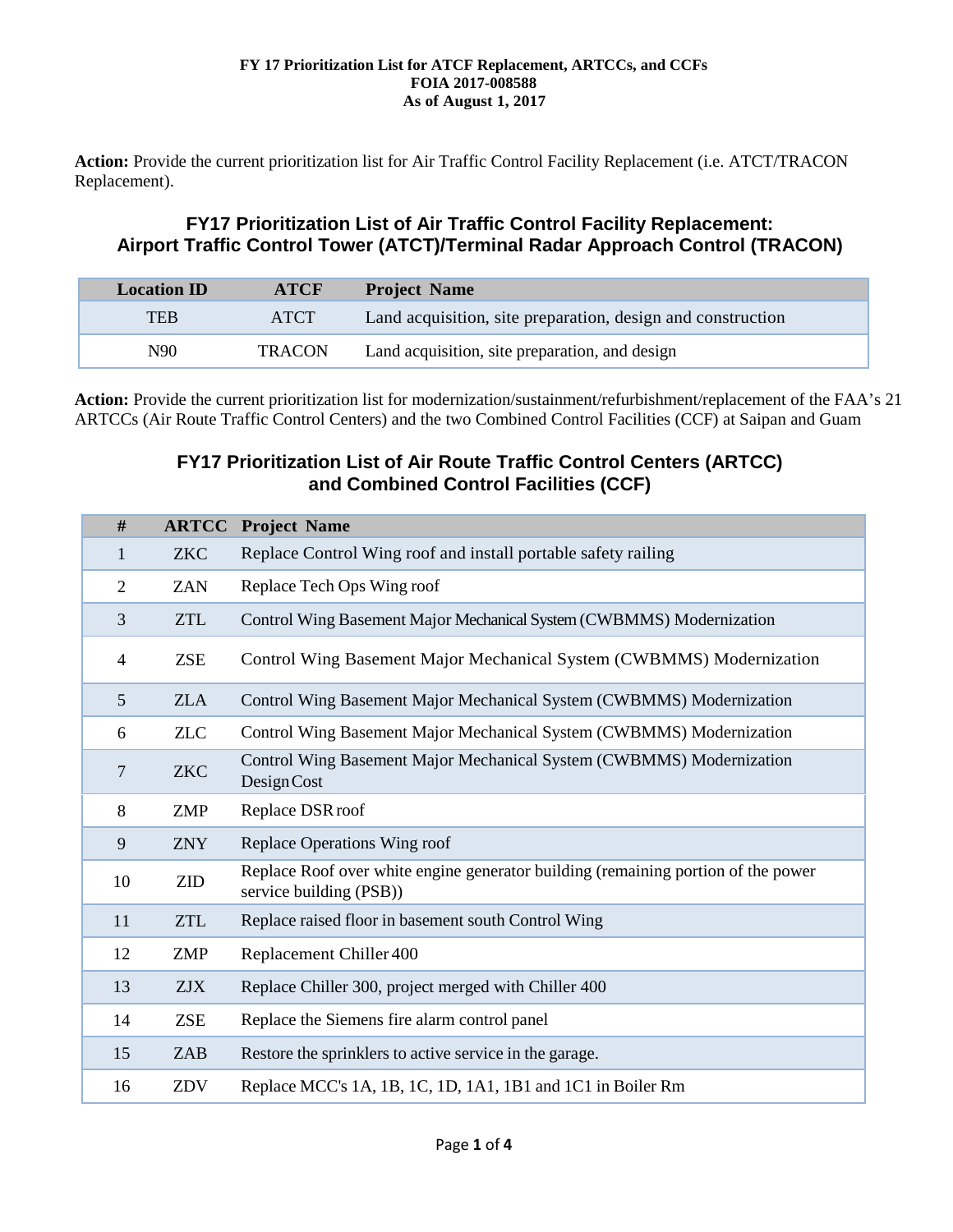| #  | <b>ARTCC</b> | <b>Project Name</b>                                                                  |
|----|--------------|--------------------------------------------------------------------------------------|
| 17 | <b>ZJX</b>   | Optimize ductwork in area of supply fan 1 (SF1) co-located with AHU 1, 2 and 3       |
| 18 | <b>ZFW</b>   | Replace main incoming domestic water valve                                           |
| 19 | <b>ZSE</b>   | Replace all roofing materials on Operational Support Wing roofs                      |
| 20 | ZMP          | Replace roof on entrance vestibule                                                   |
| 21 | ZDV          | Replace AHU-510, AHU-515, and AHU-520 in PSB                                         |
| 22 | <b>ZAN</b>   | <b>ARTCC Building Automation Controls (BAC) replacement</b>                          |
| 23 | <b>ZOB</b>   | <b>ARTCC Building Automation Controls (BAC) replacement</b>                          |
| 24 | <b>ZMP</b>   | Major Mod Design - ARTCC Building Automation Controls (BAC) replacement              |
| 25 | <b>ZLC</b>   | Major Mod Design - ARTCC Building Automation Controls (BAC) replacement              |
| 26 | <b>ZSE</b>   | Major Mod Design - ARTCC Building Automation Controls (BAC) replacement              |
| 27 | <b>ZUA</b>   | Replace the chiller compressor motor control circuit breaker assemblies.             |
| 28 | <b>ZLA</b>   | Replace four AHU's in the Automation Wing Basement (AWB)                             |
| 29 | <b>ZBW</b>   | Remove and replace asbestos floor tiles in the basement rooms B108                   |
| 30 | ZAU          | Install manual exhaust fan in DSR                                                    |
| 31 | <b>ZBW</b>   | Deficient branch circuit wiring and breakers in panel PP-W                           |
| 32 | ZAU          | Upgrade building service distribution power panels                                   |
| 33 | <b>ZMP</b>   | Asbestos abatement/removal in Automation, Control and Administration wings           |
| 34 | <b>ZOA</b>   | Major Mod - ARTCC Building Automation Controls (BAC) replacement                     |
| 35 | <b>ZAB</b>   | Replace dimming system in DSR room                                                   |
| 36 | ZAB          | Replace various power panels in the Automation Wing and PSB, and main building       |
| 37 | ZAU          | Replace/Refurbish AHU 205A and B and replace AHU 201 to 204 variable speed<br>drives |
| 38 | <b>ZLC</b>   | Replace host room AHU                                                                |
| 39 | <b>ZOA</b>   | Install pumps, monitoring systems and controls                                       |
| 40 | <b>ZLA</b>   | Refurbish and re-thread all facility stairs                                          |
| 41 | ZBW          | Replace selected damaged sidewalks and curbs                                         |
| 42 | <b>ZLC</b>   | Repair interior stairwells                                                           |
| 43 | <b>ZFW</b>   | Replace ACEPS PSB air handlers                                                       |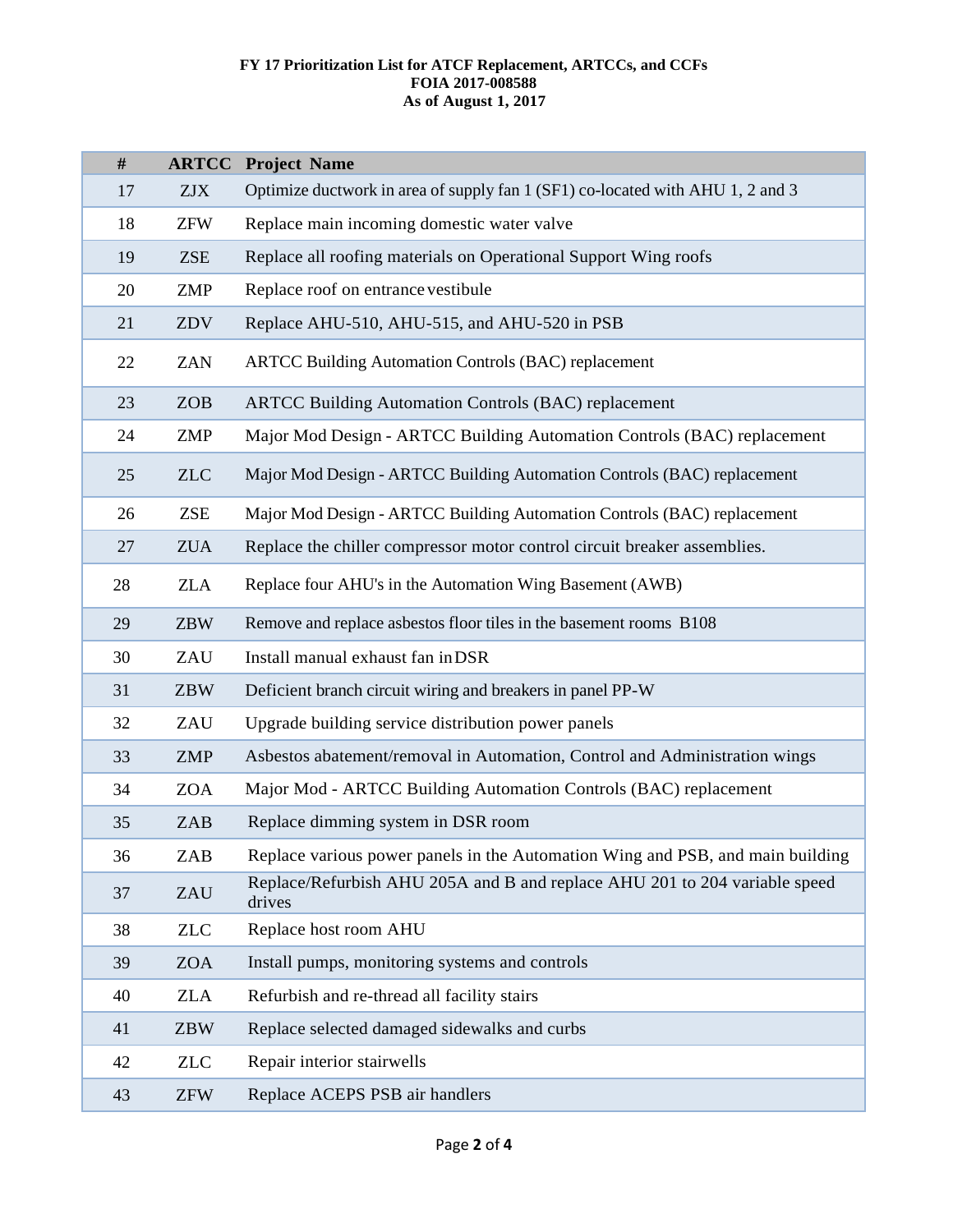| #  |            | <b>ARTCC</b> Project Name                                       |
|----|------------|-----------------------------------------------------------------|
| 44 | ZME        | Replace loading dock lift                                       |
| 45 | ZMA        | Replace parking lot lighting fixtures, utilizing existing poles |
| 46 | ZOA        | Replace the for remaining engine generator intercoolers         |
| 47 | <b>ZOB</b> | Replace three domestic hot water pumps                          |